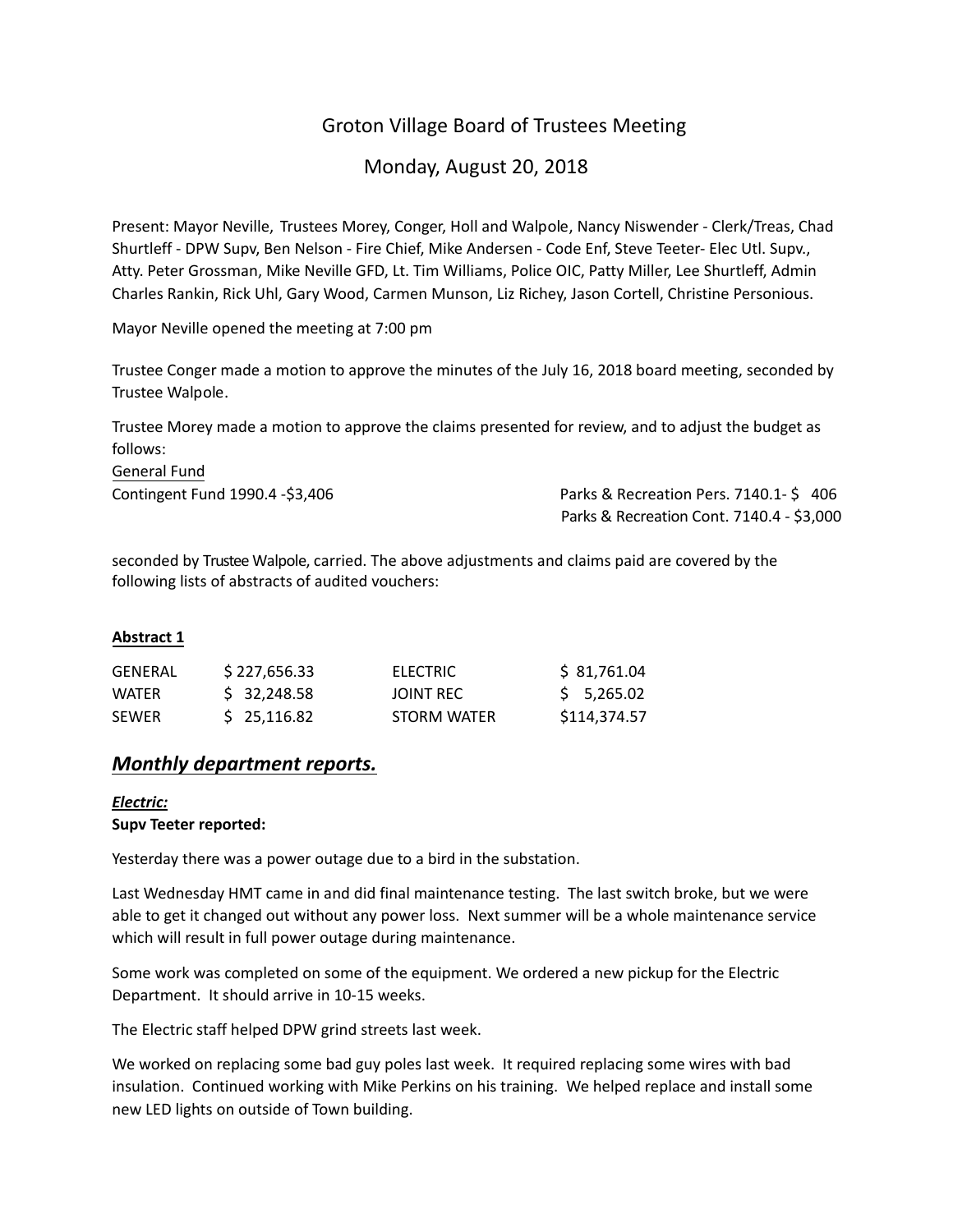#### *DPW:*

#### **Supv Shurtleff reported:**

We have been doing some tree trimming – cutting the canopy on Sykes and Spring Street. We patched some of the damaged street areas on Sykes St. There were four water main leaks on West Cortland St. We finished the last repair today. We have been locating sewer man holes where we have been grinding. We are raising them up to grade for future access and markings.

Milling of the streets is done, paving to start next week. Milling and paving estimated cost \$125,000 – Chips will cover approx. \$114,000.

There are some possible parking lots to be done, small one behind the park and ½ of Village Garage. Possibly we could use some of the Park Grant funds to help cover paving costs at the Park.

#### *Groton Fire Department:*

**Chief Ben Nelson reported:** 516 ambulance calls – 102 Fire Calls. We handed out approx. 150 Bike helmets at the Community Night Out. Currently we are gearing up for Olde Home Days. We have six members starting EMT class next week in Cortland.

#### *Code Enforcement*

#### **Code Officer Anderson reported:**

YTD ‐ 24 roofing/window/door permits, 20 Building permits. School House Gardens will be beginning replacement of their roof. He completed an inspection on Sr. Housing, it is about 2/3 done. Structural work is about done, now working on roof.

## *Police Report*

## **Lt. Williams reported:**

1044 calls – Lately it has been fairly calm. The two new hires completed Phase II training and have begun FTO program. They will need 160 hours in the program to get their certification. The Department is ready for Olde Home Days.

#### *Joint Recreation:*

**Trustee Conger reported:** Youth and Joint Recreation meetings were not held.

Tompkins County of Governments: A resolution will be coming from the Tompkins County Department of Assessment. They are looking to suspend the Local Board of Assessment Review for a year and have the reviews sent to County Assessment to help speed up the process.

#### *Wastewater Treatment Plant:*

**Trustee Walpole reported:** Everything going smoothly. They have been painting inside and out. Pall Corp has 3 trailers to get done. The new tractor is in service and it is working great.

#### *Park:*

**Trustee Walpole reported:** Everything going smoothly. August 26th is the last day for the pool. Next year will have a procedural meeting at the beginning of the season to be sure all staff receive all the information needed.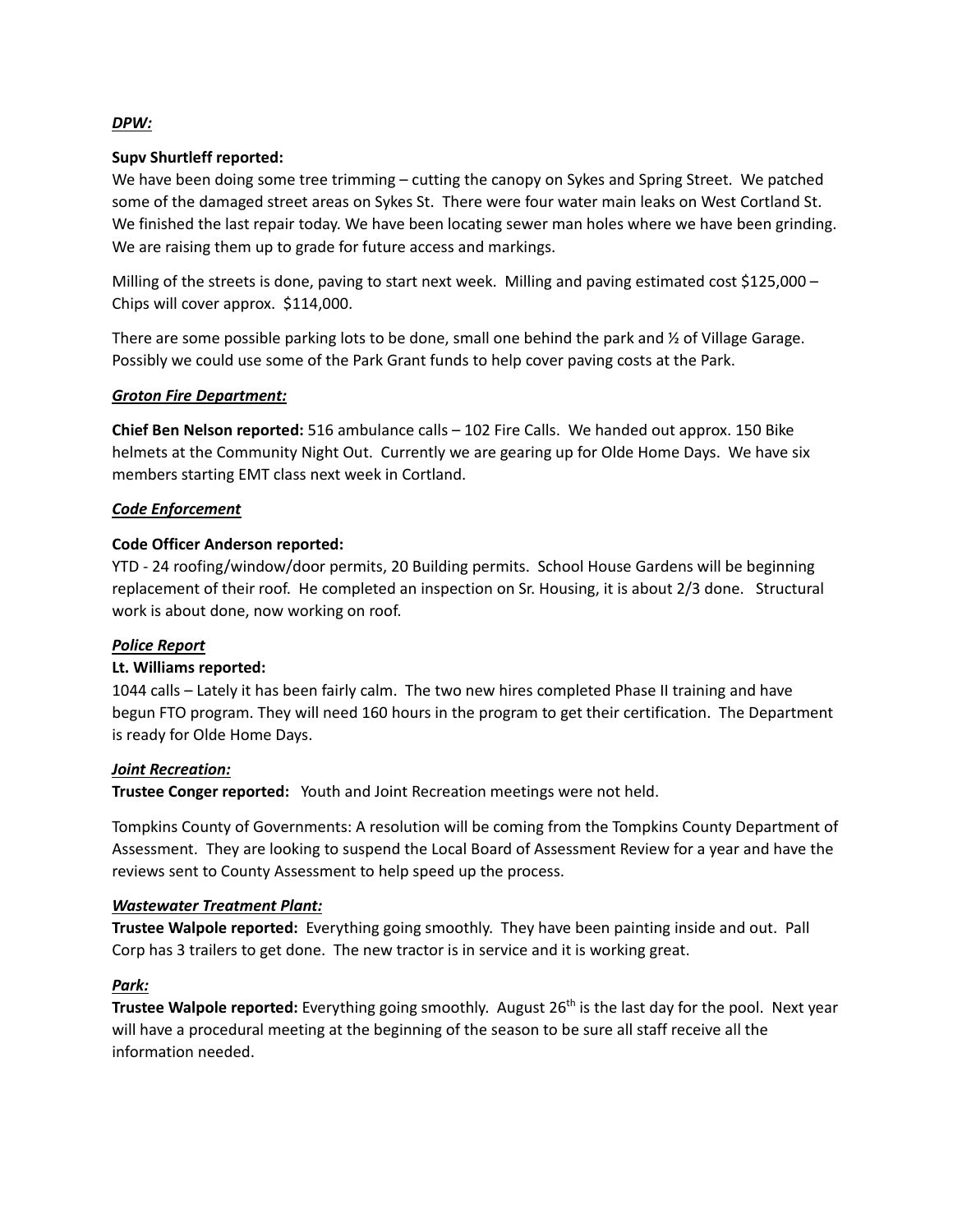## **Admin Rankin reported:**

Greater Tompkins Health Consortium for the next year a 4‐5% increase expected. Village of Lansing will be approved at this month's meeting which makes all of Tompkins County villages members. The consortium now has members from Cortland and Cayuga counties and is looking at Seneca County.

MEUA conference coming up and they are working on the long term agreement.

# **Public Comments:**

# **Clerk Niswender reported on the Community Night Out event:**

Jennifer Foote‐Dean was unable to attend and sent an email. She is reporting an estimate of around 320 – 350 people were at the event, which was slightly down from last year. They believe this could be due to being held the same night as the soccer and football/cheer camps. The have on the first Tuesday in August as it is the Girl Scout National Night Out date, but may need to look at a different night in the future. Everything went really well and she will do a report for our next meeting. She is also interested in holding the Trunk or Treat event again this year. She hopes to have Sarah Dean and Dianna Nino attend the next meeting to discuss the Gaga Ball Pit they put up in the park.

**Jason Oliver** – New Middle Science and High School Agriculture Teacher ‐ Has received a \$5,000 grant and would like to put up a High Tunnel Greenhouse at the old skate park. This would be used as an educational resource for the school as well as a FFA. He asked if there were outlets on utility poles and if so, is there any access? There were some questions inquiring if this was a part of the Community Garden. Discussion comments followed:

- Community Garden on the other end of the tennis courts. The Community Garden is used by partially by the school, but mostly by community members.
- The greenhouse will be used as a teaching tool, possibly some lab areas and possibly produce some vegetable and flowers but will be based on student interest. Not necessarily a production greenhouse, but some produce will be generated.
- They will need to purchase materials by mid-September, but will have time to build and teach.
- The Village Board will need to draw up a contract with our attorney.
- The Community Garden was just granted an area to put in 3 bins for Community Composting.
- Code Officer Anderson commented that any structure over 500 sq. feet will need a permit. Jason said he work with Code Officer Andersen.
- Suprv Shurtleff asked it they will need a water source? Jason said they are currently collecting rain water, possible hydrant use.
- Gary Wood asked why the skate park was closed. Response ‐ Lack of interest.
- Composting questions were asked. Same as Tompkins County? Be able to access anytime? Response ‐Yes, but will need to work through someone or get trained for access.
- Admin. Rankin commented We will need a insurance binder from the school.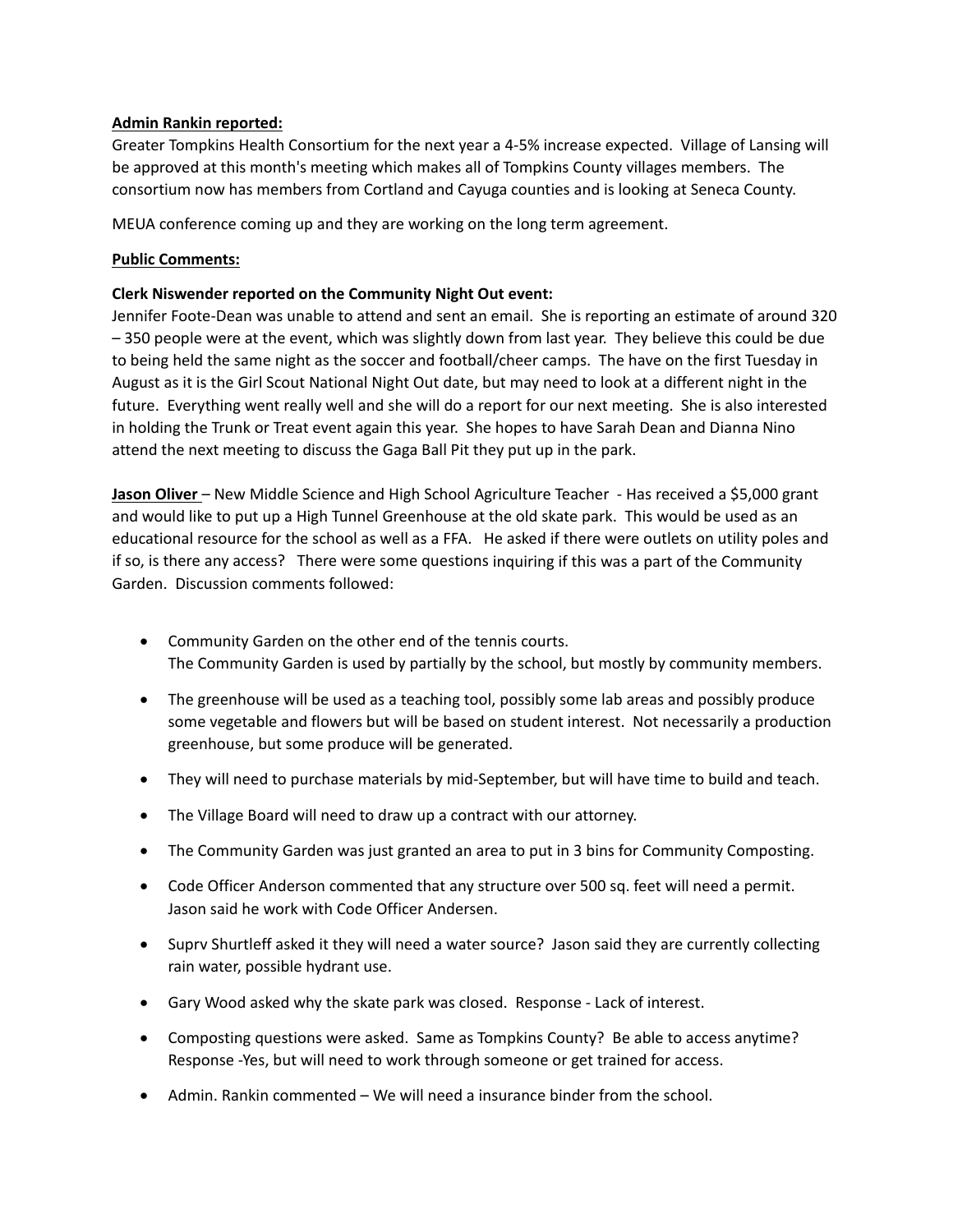## **Presentation from Rick Uhl concerning the Eastwood Meadows project.**

- Gary Wood How much of roadway will need to be paved? If he owns the property (rental not sold), does he need to pave? Will need to make some material changes – (Supv Shurtleff as long as you go by the Specs should be O.K.)
- Admin Rankin All single family units for the first seven lots, beyond that it is low intensity (duplexes allowed). The Planning Board originally approved a paved road.
- Trustee Holl asked questions on snow removal, emergency vehicles and address numbers. Rick Uhl replied that the road will be completed up past the current home that is there and he can service the road. Discussion followed on the past servicing of the road last winter.
- Attorney Grossman mentioned that any changes to the road would need to go to the ZBA for a variance then to the Planning Board.
- Attorney Grossman will need to review the paperwork and documents that Rick Uhl presented. It was requested by the Village to have a bond or certified check, but received a form of loan paperwork.
- Code Office Andersen mentioned he could not issue a building permit or Certificate of Occupancy without a completed road with 50' of frontage for each home.
- $\bullet$  Clerk Niswender read excerpts from the 2016 letter that stated he could build a 2<sup>nd</sup> home but would not get a CO until the road was completed up past this house.
- Code Officer Andersen mentioned this was allowed due to the fact the paving companies would not be able to pave at that time of the year, but are able to pave now.
- The Village has an adopted a road building code. It is a major subdivision and it would be required to meet the specifications in the code. The road is required to be paved per this code.
- A discussion followed on road dedication. Does it have to be dedicated? Attorney Grossman stated "yes, it does".
- Trustee Holl asked Rick Uhl if he is definitely going to do first four houses. Discussion followed and referred back to the 2016 letter. He was told that he can continue to build if he follows what was stated in the letter. The road can be done and dedicated in stages. Clerk Niswender will draw up a new letter with the details and send to Rick Uhl and Gary Wood. Rick Uhl said once he receives the letter he will come in with changes of storm water/road plan and definitely state in writing he will proceed. We will then send the storm/water road plans to our engineers once all requested paperwork is received. Any changes to the original plan will need to be brought to the planning and/or zoning boards for review and approval. Attorney Grossman stated that the Village Board cannot direct the ZBA or Planning Board in any changes.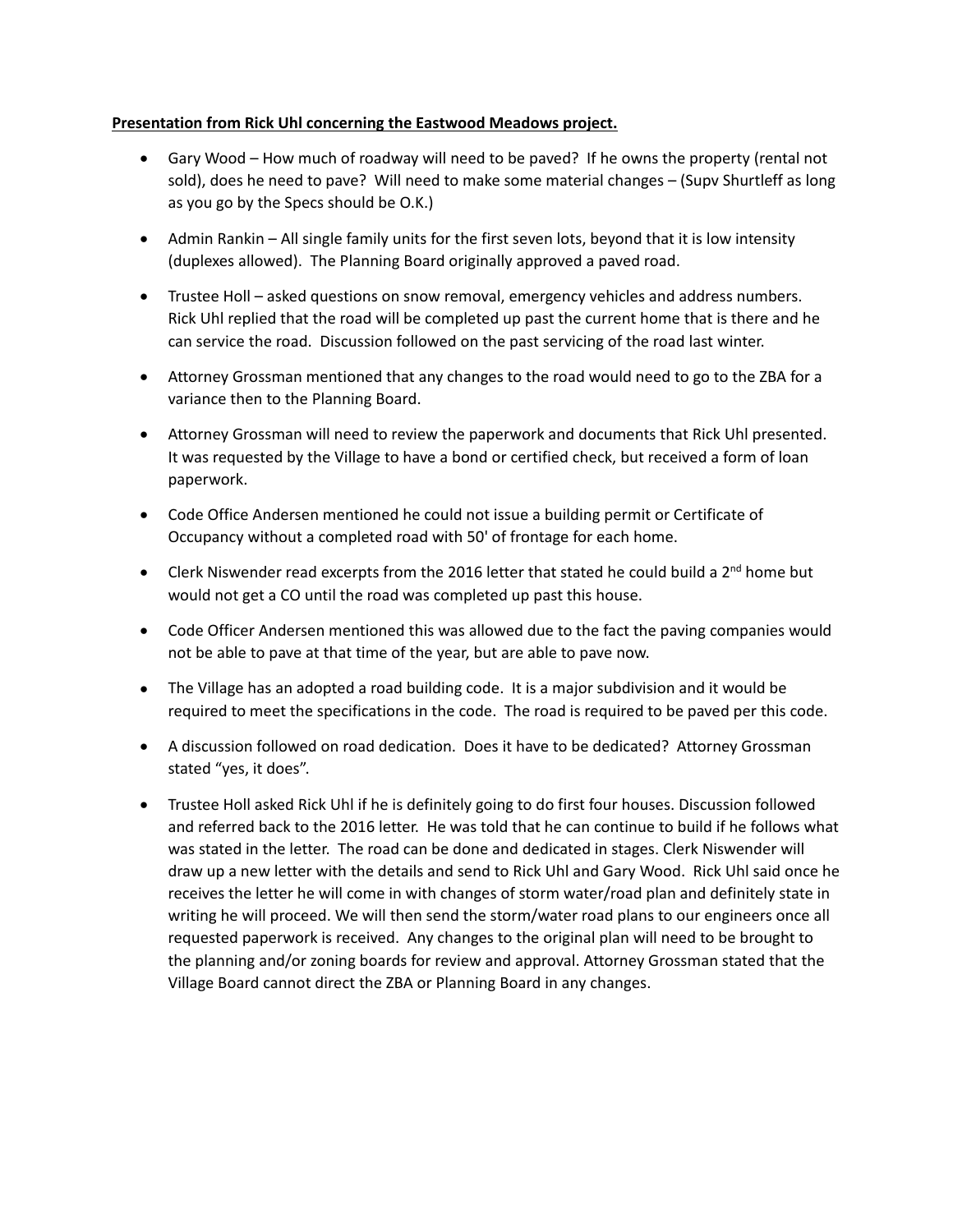## **Jason Quartel – Robotics Company** – Leasing 211 Main Street

- Jason presented a plan they have for a Robotics Company. They have a couple of investors and are hoping to have a few employees in the next couple of years.
- They have some projects that they are working on from Cornell and they are designing and marketing a kayak sized robotic sailboat that is used for ocean research and collecting weather data.

### **Christine Personious ‐ Olde Home Days**

- The event has been mapped out
- A list of items needed has been given to Suprvs. Shurtleff and Teeter
- The website has been updated.
- They will need electric on Conger and water for the Ponies.
- There will be about 45 vendors for craft & collectibles. The gazebo & grass areas are full.
- Groton Olde Home Days will receive 15% of carnival ticket sales.

**Carmen Munson** – discussed her flooding issues over the past few years and her concerns of the future of her property. She mentioned it affects village and town properties. She is aware the Village is researching options but is concerned where this is going. She mentioned the Village approved logging on the hillside last year. She mentioned neighbors are also concerned and concerned for her. She brought up the possible various funding streams that may be able to be used for low to moderate income areas. Her attorney has discussed this with Thoma.

Her concerns now – retention pond is 80% full as well as 200-300 ton of rock is still remaining on her property that should be removed but has been left there to help create a diversion. She does not know if Barden Homes has been contacted or if they are still in businesses. She is not sure how the Village engineers developed plan. She is nervous on how the option of diverting the water would work. She is concerned about this going into another year.

**Attorney Grossman** – the Village has been concerned as well. The Village cannot provide services to a single person and is aware this is a community area that is affected and will need to look at the whole picture. A grant project will need to encompass an area wide drainage project or the Village would need to consider if to pay to have a project that diverts the water away from her house.

Carmen recommended a solution– John Negley, Tompkins County District Manage of Soil and Conservation mentioned possibility of Village to buy her out. This is a valid option.

Carmen asked: Could the Village possibly acquire the property now, solve the run off problem and then sell the property?

The Village has been looking at several options and will need additional time to research.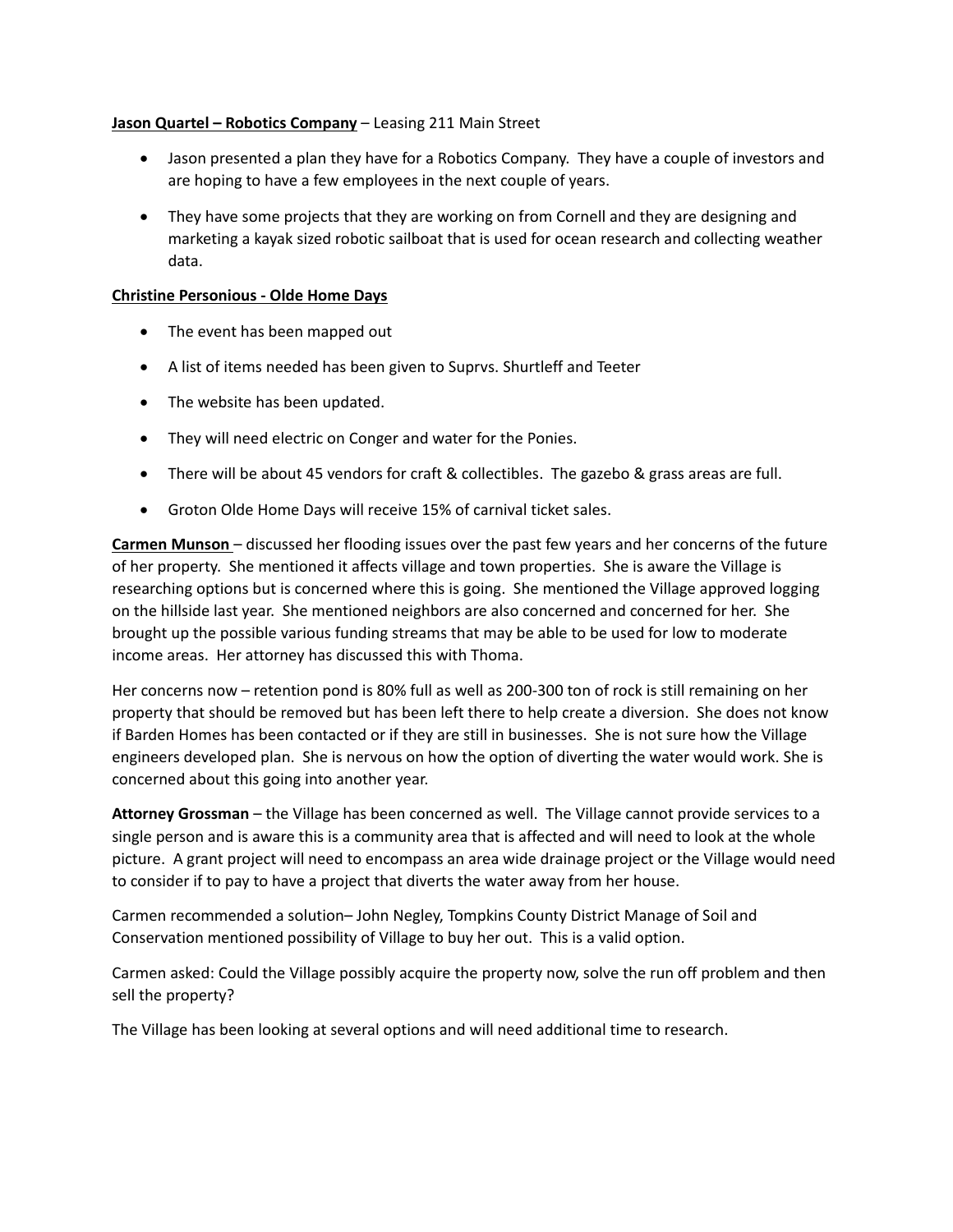# **Patty Miller inquired about the Q&D management request for assistance.**

Attorney Grossman spoke on the Q&D management request for assistance in their paving project. The question was brought up ‐ could they possibly piggyback with the county bid and if so without an additional RFP? He believes it may be possible but will need to verify.

Clerk Niswender mentioned she had emailed Patty on the question on refunding the building permit. The Board has decided not to honor this request and would trying to help with the paving project and some possible help from DPW. The building permit was processed in the prior year and refunding was not a budgeted item for the new fiscal year.

## **Board Reviews**

Mayor Neville appointed the following to the Groton Housing Authority Board: Virginia Higgins to fill a vacant 5 yr position which expires 2020, Elizabeth Richey to fill a vacant 5yr position which expires in 2019.

Trustee Conger made a motion to adopt a Resolution subject to public referendum to transfer funds from MV Capital Reserve \$10,000 & Sewer Capital \$9,000 for new tractor, seconded by Trustee Morey, carried.

Passed by the following vote of all Board Members voting in favor thereof:

- Affirmative: *4*
- Negative: 0
- Abstain: 0

The resolution was duly thereupon declared adopted.

Trustee Conger made a motion to approve, seconded by Trustee Morey, carried.

Trustee Holl made a motion to adopt a Resolution subject to public referendum ‐ to transfer \$13,000 from Capital Water to cover additional work on water lines. This is in addition to \$30,000 approved on May 21, 2018 for a total of \$ \$43,000, seconded by Trustee Morey, carried

Passed by the following vote of all Board Members voting in favor thereof:

- Affirmative: *4*
- Negative: 0
- Abstain: 0

The resolution was duly thereupon declared adopted.

Trustee Holl made a motion to approve, seconded by Trustee Morey, carried.

Trustee Holl made a motion to have Board Approval to hire Beardsley Design Associates as Architects for the Municipal Building Project contingent upon Village Attorney review ‐ Contract Total ‐ \$218,500, Seconded by Trustee Walpole, carried.